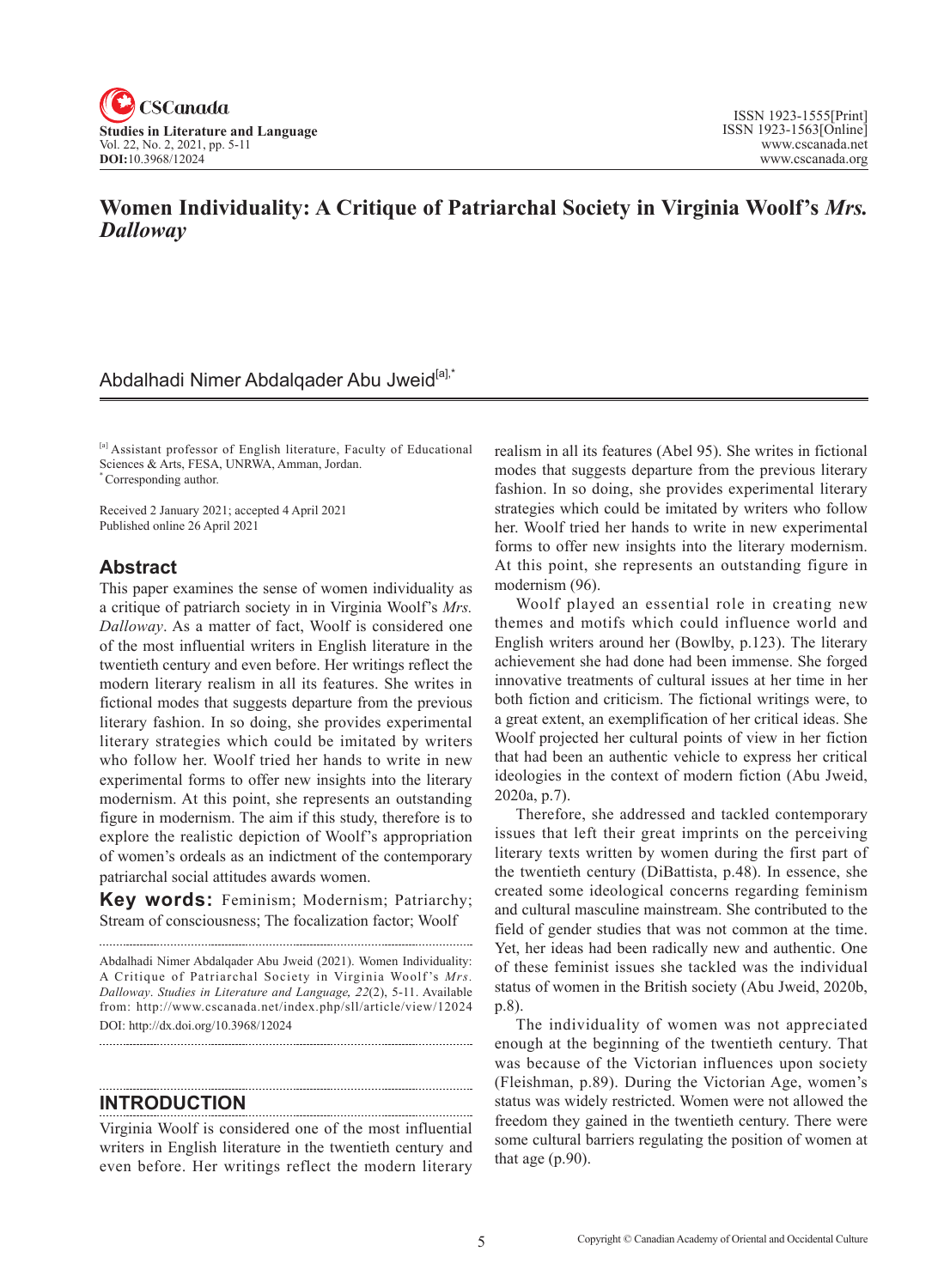Consequently, the advent of the twentieth century was still influenced by the Victorian tradition concerning women and their status (Holtby, p.14). For this reason, Women's individuality was addressed. Women were deprived of some rights and suitable treatments since they were not effective in society as men. The consecutive decades witnessed new liberal advancement in the field of feminist studies. Accordingly, Woolf was one of those who wrote about the individuality of women in modernism (Abu Jweid, 2020c, p.14).

One of her great experimental technical style is stream of consciousness (Abu Jweid, 2020d, p.95). Woolf, according to many critics, was the most representative author of stream of consciousness (Marcus, p.213). By this technique, Woolf could convey the position of women individuality via flow of thoughts expressing the suffering and hardship of women in patriarchal societies (Abu Jweid, 2020e, p.207). Accordingly, this essay will focus on the depiction of women individuality in patriarchal societies in Woolf's *Mrs. Dalloway* (1925). Thus, Mikhail Bakhtin's concept of dialogism and Gérard Genette's concept of the focalization factor will be used.

# **DISCUSSION AND ANALYSIS**

Woolf's *Mrs. Dalloway* hinges on the story of Clarissa Dalloway who tries to host a celebration party in London. In the morning, she sets out to prepare for the party in the evening. That day was very beautiful and nice which makes her recall her nice youth in Bourton's countryside. Furthermore, she remembers her decision to marry Richard Dalloway instead of the whimsical Peter Walsh who is responsible for reintroducing those remembrances and conflicts by a visit in the morning. The military traumatic Septimus Warren Smith stays the whole day in the park with his Italian wife Lucrezia where they were being watched by Peter. In the course of the events, Septium suffers from hallucinations when he remembers his dead friend Evans, who died in the First World War. As time passes, he jumps out of the window committing suicide because he had been treated many times by psychiatric medications. In the evening, Clarissa's party was very slow and unsuccessful. The party is attended by many people whom she met in the past and those she met in her book. She knows about Septimus's suicidal accident, which she judges as the source of his immaculacy of delight.

Dialogism is basically defined as "a new theory of authorial point of view elaborated by Bakhtin" (Holquist, p.3). Dialogism literally means "multi-voicedness" in fictional writings (Bakhtin, p.279). Dialogism appears in fiction when the private position of the author grants a distinguishable interaction with the fictional characters (Abu Jweid and Sasa, 2014, p.170). Therefore, the characters in a dialogic novel are given ultimate capacity so that they could interact with each other and even with

their real author. That is, in dialogic novels a number of narrative centers provide fictional consciousness which incarnate the scheme of the novel. In *Mrs. Dalloway*, this dialogism is conveyed through Clarissa's "well of tears" (p.9).

This sad position is a representation of poor feminist individualism. According to David Lodge, a dialogic novel is a "novel in which a variety of conflicting ideological positions are given a voice and set in play both between and within individual speaking subjects, without being placed and judged by an authoritative authorial voice" (p.86). Consequently, the multivoiced attributes of fiction propound various ideological perspectives to intervene the novel. In the same manner, Bakhtin's concept of dialogism is sometimes referred to as "polyphony." Polyphony or dialogism, according to Bakhtin, implicates the process by which the novel meaning is obtained out of interactions among the characters and the author; and between the reader and the novel. These dialogic components are in turn affected by the context in which they are positioned, i.e. by the political or social powers affecting them (Abu Jweid and Sasa, 2020, p.341). This is Bakhtin's conceptualization of meaning gained from such literary texts as those of Dostoevsky's polyphonic novels:

It is constructed not as the whole of a single consciousness, absorbing other consciousnesses as objects into itself, but as a whole formed by the interaction of several consciousnesses, none of which entirely becomes an object for the other; this interaction provides no support for the viewer who would objectify an entire event according to some ordinary monologic category (thematically, lyrically or cognitive1y) - and this consequently makes the viewer also a participant. **(p.**18)

Clarissa's dialogic representation culminates in her weak political status in society: "Interested in politics like a man" (p.10). In addition, Bakhtin proposes a determining correlation between a "polyphonic" novel through and through" (Lodge, p.40). Michael Holquist, furthermore, discusses Bakhtin's concept of the polyphonic novel by stating that "the polyphonic novel is dialogic." Apparently, Holquist contends that dialogism and polyphony are the same in Bakhtin's theory; "the phenomenon that Bakhtin calls 'polyphony' is simply another name for dialogism" (p.242). Lodge, moreover, supports Holquist argument about the concomitant synonymy between dialogism and polyphony; "in Bakhtin's theory, 'polyphonic' is virtually synonymous with 'dialogic"'(p.86). In this research, I consider "polyphony" and "dialogue" to be synonymous concepts and that dialogic relations could be necessarily polyphonic and vice versa in the textual analysis of *Mrs. Dalloway*. Yet, the use the concept of the polyphonic novel which is interchangeably expressed as dialogism (Abu Jweid and Kaur, p.10). This expression is evident through Clarissa's depiction as being "narrow pea-stick figure" woman in society (p.10). She is a real representation of women individuality.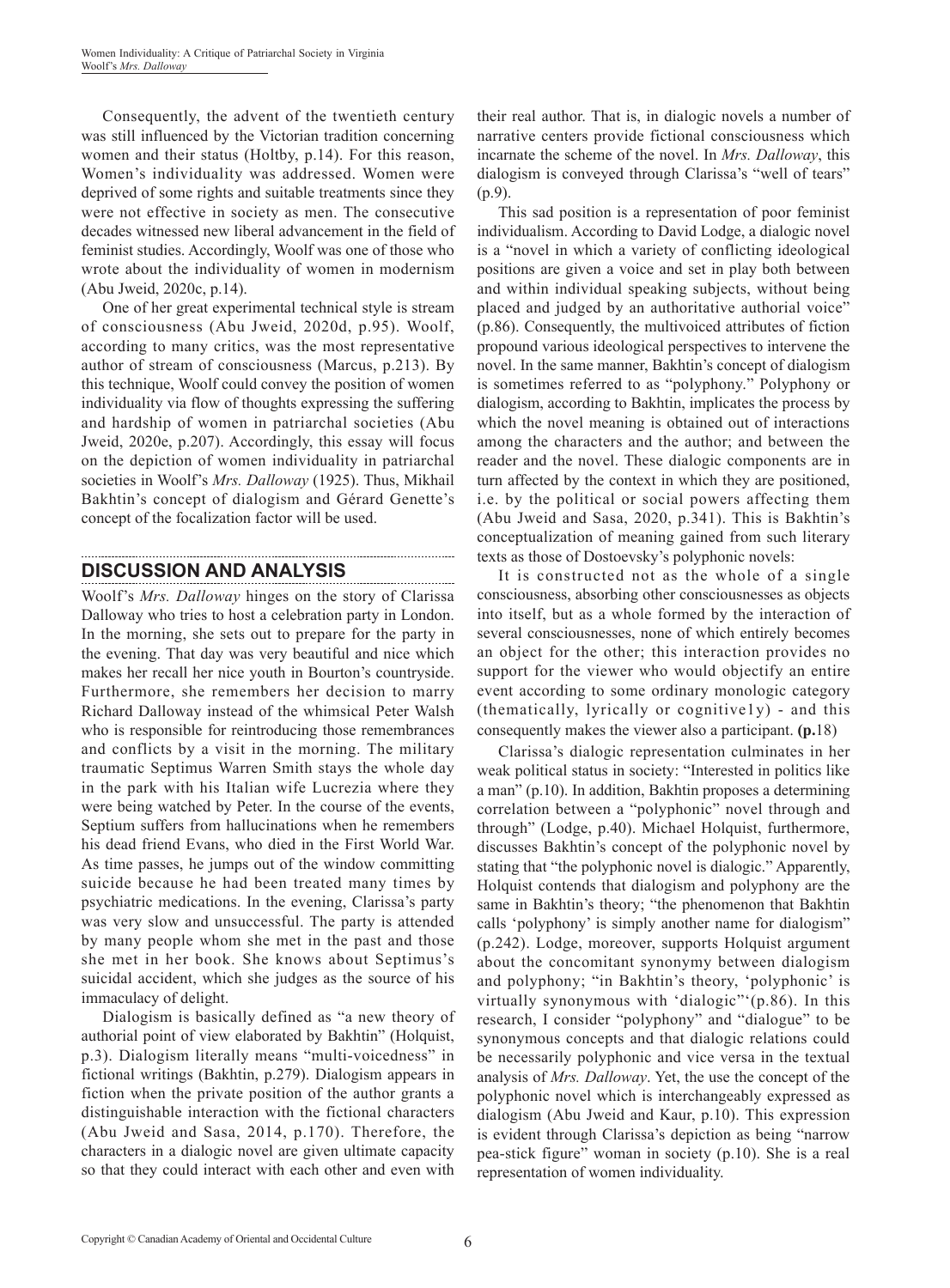Bakhtin explicates novelistic traditions of polyphony in a somewhat complicated manner (Abu Jweid, 2020f, p.104). He profoundly highlights the significance of Dostoevsky as a polyphonic author. He also considers polyphony to be a distinctive characteristic of the works of Dostoevsky; "we consider Dostoevsky one of the greatest innovators in the realm of artistic form. He created, in our opinion, a completely new type of artistic thinking, which we have provisionally called *polyphony*" (p.3). This is similar to Clarissa's words: "coming out of Mulberry's with her flowers" (p.16).

As already argued, the characteristic of the polyphonic novel is that the characters are completely detached from authorial discipline (Abu Jweid, 2021, p.12). According to Bakhtin, The author's voice is never prevalent in the dialogic novel, and the characters "answer back" with great flexibility. Thus, the protagonist occupies a special position in the polyphonic novel. His position is as significant as that of the authorial position. In this way, the protagonist "stands along the author fictional position but independently," and as another fictional element he "attends to the author implicit discourse. Consequently, he responds to the author in terms of "agreement or disagreement" (p.109). Similarly, Woolf's dialogic voice represents feminist in modern period in her *Mrs. Dalloway*: "the dead; of the flag; of Empire" (p.18).

The phenomenon of the implicit interaction between the author and the characters is another characteristic of the polyphonic novel. Bakhtin is argues that the fictional protagonist is a "thoroughly self-conscious" being capable of commenting on himself and on his surroundings (50). Being so, the self-conscious protagonist requires a great ability to take information from the author about his position in the novel. In this way, discourse plays a significant role in carding out the authorial discourse which is "defined in relation to its referential object … or in relation to other discourses within the same context or the same speech (stylistics in the narrow sense)" (Bakhtin, 1984, pp.185-86). Clariss, likely, is portrayed in the same way: "Horror! Horror! She wanted to cry" (p.27).

In the polyphonic novel, therefore, the self-conscious protagonist receives the authorial comments and informs the reader about his position in the novel him from all sides. However, the protagonist gives referential meanings about his position which is stylistically enunciated in the fictional discourse because "the author's voice, on the contrary, is treated stylistically as discourse directed towards its own straightforward referential meaning" (Bakhtin, 1984, p.187). Since the author's voce is objectified in the polyphonic novel, the textual meaning of the novel is obtained by the protagonist discourse. Here the stylistic presentation of the protagonist speech is of paramount importance because it substantiates the author's discourse; "the stylistic treatment of objectified discourse, that is, of a character's discourse, is subjectas if to a higher and ultimate authority- to the stylistic task of the author's context" (p.187). This is quite true to Clarissa's feelings of "fear no more the heat o' the sun" (p.30).

Obviously, the protagonist [Clarissa] fictional position represents the characters position in the polyphonic novel. The unique position of the protagonist in the polyphonic novel demands an absolutely experimental methodology of fictional representation. On the other hand, the author's duty in the polyphonic novel is diminished simply to explore the "direct authorial voice" (p.190). Thus, the author's direct voice expresses his/her ideology by means of stylistic fabrication of the characters' discourse; Bakhtin adds: "for style presupposes the presence of authoritative points of view and authoritative, stabilized ideological value judgments" (p.192). In *Mrs. Dalloway*, Clarissa embodies this dialogism because there is "no exquisite moment of her whole life" (p.35).

Bakhtin also considers the "double-voiced" discourse the "chief hero" among different "novelistic utterances" (p.185). Hence, this is a specific peculiarity of the polyphonic novel which ensues from the dialogic interaction of language spoken by the main characters. Polyphonic discourses are relations like agreementdisagreement "that might arise between any two utterances"; and henceforth "every utterance in this sense has its author whom we hear in the very utterance as its creator" (p.184). As such, the farthest narrative point in the polyphonic discourse relationships engrosses the author's latent voice and its manifestation in the characters' discourse. The author creates a fiction discourse by articulating it through the protagonist's voice. Polyphonic utterances augmented since the "dialogic relationships are absolutely impossible without logical relationships or relationships oriented toward a referential object, but they are not reducible to them, and they have their own specific character" (p.184). Such narrative point is Clarissa's narration of her life "under a pavement of monuments and wreaths"  $(p.51)$ .

Here, the concept of "referential object" is designated as the author's ideology. Such ideology, thereupon, embroils in the author's intention, whereby "objectified discourse is likewise directed exclusively towards its object, but is at the same time the object of someone else's intention, the author's" (Bakhtin, 1984, p.189). Furthermore, the author uses the characters' utterance as a means of his/her indirect discourse in the polyphonic novel or, more appropriately, Bakhtin puts it as follows: "but the author may also make use of someone else's discourse for his own purposes, by inserting a new semantic intention into a discourse which already has, and which retains, an intention of its own" (p.189). Thus, the characters' fictional discourse is the direct expression of the author's intention. Such autoril position is called by Bakhtin "heteroglossia" which is another narrative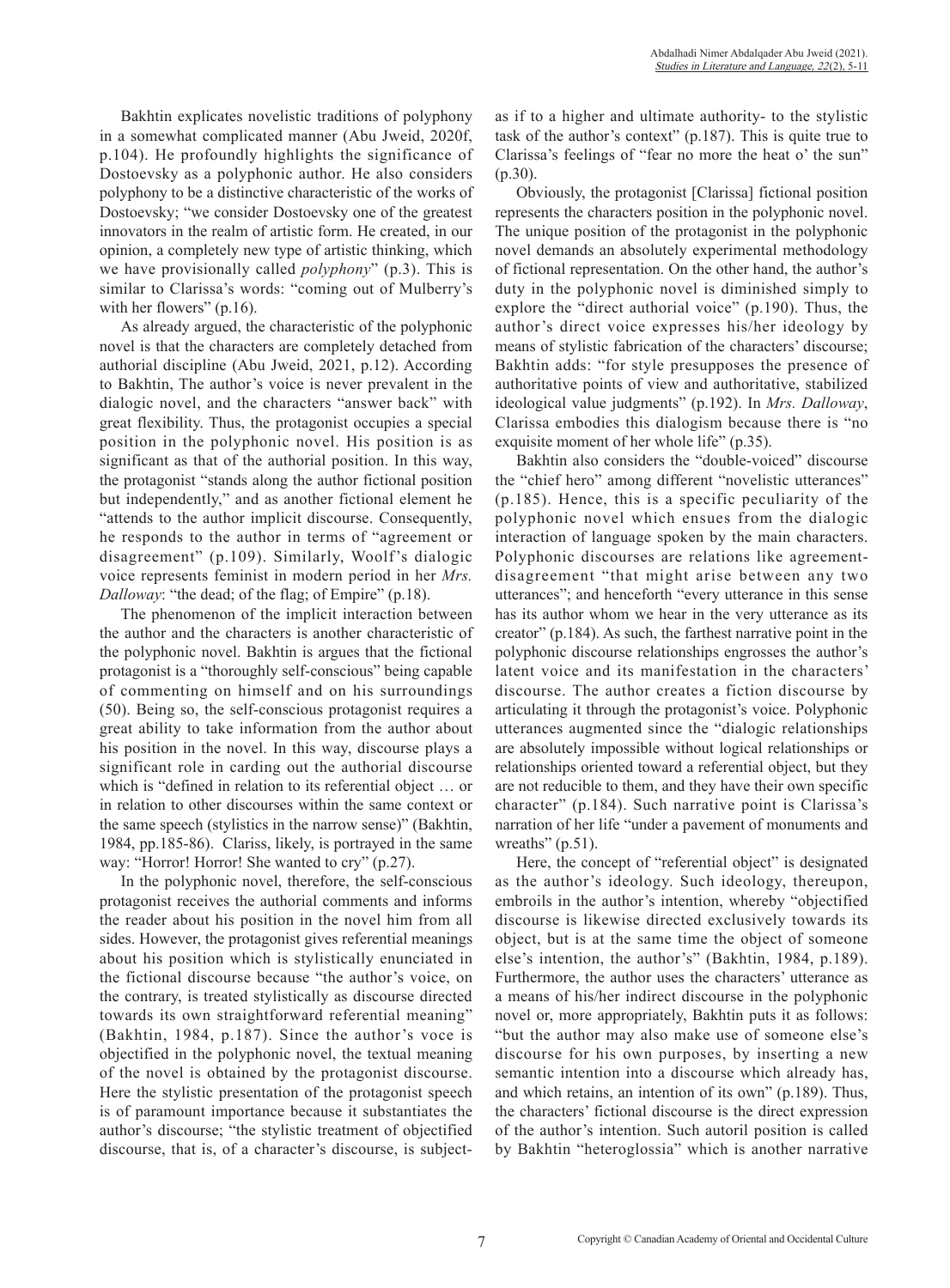terminology relevant to the study of the polyphonic novel. This terminology resembles the concept of polyphony to a great extent, but it is directed towards the language patterns in the fictional discourse. According to Bakhtin's tendency to language usage in the polyphonic novel, a "social person," who is also a "speaking person," acts not with language as a hypothetical regulative criterion, but with a myriad of discourse forms that develops in their completeness an effective verbal discourse. In this manner heteroglossia is developed by the language of the polyphonic discourse:

Language is something that is historically real, a process of heteroglot development, a process teeming with future and former languages, with prim but moribund aristocrat-languages, with parvenu-languages and with countless pretenders to the status of language which are all more or less successful, depending on their degree of social scope and on the ideological area in which they are employed. (Bakhtin, 1981, pp.356-57).

In *Mrs. Dalloway*, Clarissa exemplifies Woolf's heteroglot voice regarding the party events "remember my party" (p.54). She remembers the events only through her mind. This is because she is isolated from the society. She does not want to interact with them because she feels that she is a woman. Bakhtin describes heteroglossia by referring to the social dimension of the speech of the fictional characters. He argues that the language of the characters is slightly enhanced by the author's narrative vision which considers the text's polyphonic aspects. The social implication in the polyphonic novel is delivered by the heteroglot language pronouncements. The pronouncements of different fictional discourses are created by a variety of individual voices and behaviors in the text:

The novel can be defined as a diversity of social speech types (sometimes even diversity of languages) and a diversity of individual voices, artistically organized. The internal stratification of any single national language into social dialects, characteristic group behaviour, professional jargons, generic language; languages of generations and age groups, tendentious languages, languages of authorities, of various circles and of passing fashions, languages that serve specific sociopolitical purposes of the day, even of the hour, (each clay has its own slogan, its own vocabulary, its own emphases)- this internal stratification present in any language at any given moment of its historical existence is the indispensable prerequisite of the novel as a genre. (pp.262-63)

In *Mrs. Dalloway*, Clarissa is depicted in poor feminist individuality where she "drugged into a stiff and staring corpse of discipline" (p.51). Similarly, Bakhtin's concept of the polyphonic novel is also introduced as dialogism. This concept discriminates the author's abstract voice and its materialization in the fictional discourse. In the narrative discourse, the characters pronounce the author's intention by the language dialogues they speak. Here,

the language construction is made by heteroglossia which unites all fictional discourses as the author's main intention. In the long run, the author's intention expresses his/her ideological object in the novel. This discourse is Clarissa's voice in *Mrs. Dalloway*: "the very woman he had always hand in his mind" (p.52).

Sometimes the dialogic voice is the narrative focalization factor. The focalization factor is studied in narrative theory as the "telling voice" in the narrative events. It is a part of the "subversive" narrative techniques in literary texts which are analyzed in terms of the narrative stance in the fictional contexts. In the general sense of the focalization factor, the narrative function is recounted through "the vision" by which the story is told. O'Neill defines the focalization factor as "the inherent dividedness of the narrative voice" (p.83). The focalization factor, therefore, is the potential narrative voice. The narrative voice, however, is the narrator who could be the fictional characters or the authorial voice. The focalization is Clarissa narrative point of view: "remember my party" (p.54).

Mieke Bal approaches the narrative characteristics of the focalization factor as "the most important, most penetrating, and most subtle means of manipulation available to the narrative text, whether literary or otherwise" (p.116). Bal's definition provides us with the most inclusive narrative function of the focalization factor. This is because of the "manipulative" technique used in narrative texts. The narrative manipulation of the focalization factor lies in the way the story is told. Narrative texts usually present the events or plot actions in a sequence leading to the end- or denouement. The focalization factor, however, focuses on the technical structure of narrative. To clarify, the focalization factor is the "point of view" which tells the plot. In *Mrs. Dalloway*, Clarissa's thoughts represent the plot when she describes women's individuality as "the death of the soul" (p.58).

Furthermore, Gérard Genette intensively discusses the discourse function in literary narratives. He mainly distinguishes between two narrative perspectives of the focalization factor. First, the main narrative point of view tells the story's events. This narrator could be the author's omniscient narrator or a narrator in the text. Second, the narrative narrator; or to put it simply, the narrator within the story. In this manner, the focalization factor encompasses the narrative "angle" or "perspective" on the fictional events. For this reason, Genette argues the distinction "between the question who is the character whose point of view orients the narrative perspective?" And the very different question who is the narrator?" (p.186). In *Mrs. Dalloway*, the sole focliztion narrator is Clarissa because she narrates the events in retrospect: "Called forth to hear the truth" (p.70).

Genette distinction between the "character narrator" and the main narrator of the plot is established on the narrative "perspective." According to Genette, the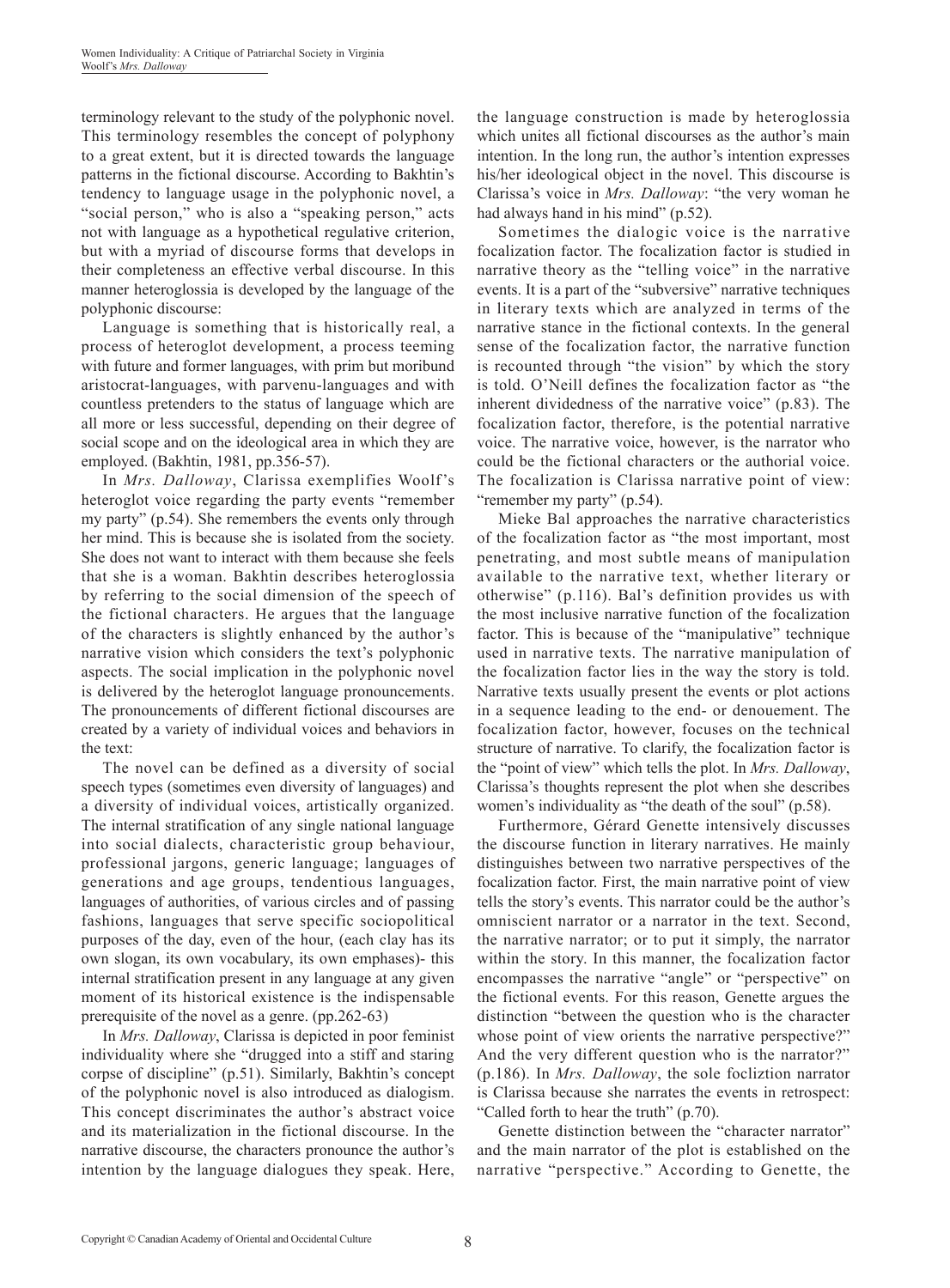narrative perspective is divided between two questions "who sees?" and "who speaks?" (p.186). The first question concerns the whole narrative. It is about the way by which the narrative events are perceived. It is also the abstract vision of the narrative events and who perceives them. The second question is simply the narrator "who" speaks in the course of the plot. This narrator could be the first narrative point of view, second point of view, or the omniscient narrator. The focalization factor is, therefore, the narrative mode which tells the plot in a certain perspective. In *Mrs. Dalloway*, the character narrator is Clarissa who arranges "feasts on the wills of the weakly"  $(p.102)$ .

In addition, Genette introduces the term "focalization" as a replacement for "perspective" and "point of view" (because the term is manipulative). He considers it to be more or less synonymous with these terms, describing it as a mere "reformulation" (1988, p.65) and "general presentation of the standard idea of 'point of view'" (p.84). This, however, is an underestimation of the conceptual differences between focalization and the traditional terms. It is obvious from these definitions that Genette introduces the concept of the focalization factor to the theory of narratology. Such focalization centers on Woolf implicit voice through Clarissa's speech which critiques patriarchal societies: "she did not like the man" (p.102). At this point, women individuality comes out. Clarissa embodies this individuality since she does not want to be with other men.

Genette's theory is welcomed as a considerable advance on the previous paradigm of perspective or point of view, and the neologism of focalization has been widely adopted, at least by narratologists. Genette himself claims that his term is preferable because it is "less visual and metaphorical than the traditional ones" (1980, p.189). Other critics prefer it because it is not a part of everyday speech and thus more suitable as a "technical term with a specialized meaning" (Bygrave 1993: 44). However, the main argument is that the term dispels the confusion of the "previously cited questions" *who sees?"* And *"who speaks?"* (p.44). This argument has become a veritable commonplace" (Edmiston X). Finney describes the focalization factor as follows: "focalization' is a term coined by Genette to distinguish between narrative agency and visual mediation, i.e. focalization. In *Mrs. Dalloway*, the character "who speaks" is Clarissa as a "perfect hostess" in her party (p.122).

Furthermore, narrative Point of View "confuses speaking and seeing, narrative voice and focalization. Hence, the need for Genette's term" (Edmiston, p.144). It is true that Genette introduces the term focalization immediately after his polemics against the typological confusion of *who sees?* and *who speaks?* As a term, focalization dispels the confusion of seeing and speaking no more than the traditional terms do. It is perfectly possible to utilize Genette's proposed scheme of the focalization factor. But first, the following section outlines the aspects of the focalization factor which are relevant to the analysis of fictional texts. Clarissa ,similarly, incarnates that narrative position since "God has helped her turn her envy into pity" (p.125) in her patriarchal social atmosphere.

The focalization factor is a matter of the crucial distinction between the narrative perspective and the narrative events. More importantly, the focalization factor is credited the function of how the story is told in; as Bal expounds Genette's definition where "the insight that the agent that sees must be given a status other that of the agent that narrates" (p.101). Being so, the focalization factor becomes a vehicle or "mediation" between the narrative events and the perspective which perceives those events. Shlomith Rimmon-Kenan construes the focalization factor in terms of "mediation"; whereby "the story is presented in the text through the mediation of some 'prism, 'perspective, 'angle of vision,' verbalized by the narrator though not necessarily his" (71). Consequently, the focalization factor ranges between the narrative voice and vision. In like fashion, Woolf introduces the narrative position in *Mrs. Dalloway*, whereby Clarissa narrates the whole events as "the privacy of the soul" (p.127).

Rimmon-Kenan's definition of the focalization factor leads us to the double mediation. The plot "is presentedtransformed into the narrative text through a double mediation, namely 'a 'voice' that 'speaks' and 'eyes' that 'see'" (O'Neill, p.85). The voice, argues O'Neill belongs to the narrator; and 'eyes' belong to the "*focalizer*" (p.86). Thus, the focalizer is the narrative vision or "perspective." Genette distinguishes three aspects or degrees of focalization—zero, internal and external—and explains his typology by relating it to previous theories. The diagram below clarifies the interconnected relationship among them. Such narration is enunciated by Clarissa who holds a strong voice for women autonomy as she repeatedly says "Fear no more … fear no more" (p.139). This phrase serves as a dialogic reaction towards women individuality of the time.

Genette indicates that in the classical as narrative, nonfocalized narrative, or narrative with zero focalization, can be situated by the first type of focalization. This type resembles the internal focalization because it includes fixed, variable and multiple focalizations in which the story is perceived from the point of view of a character's or characters' identity (Abu Jweid, 2016, p.535). To Genette, in zero focalization, "the focal character is never described or even referred to from outside and his thoughts or perceptions are never analyzed objectively by the narrator. Genette also says that in "zero focalization, there is "restriction of field and one constant point of view" (p.52). In *Mrs. Dalloway*, these narrative thoughts correspond to Clarissa's stream of consciousness thoughtful remembrances: "efficiently, the organization,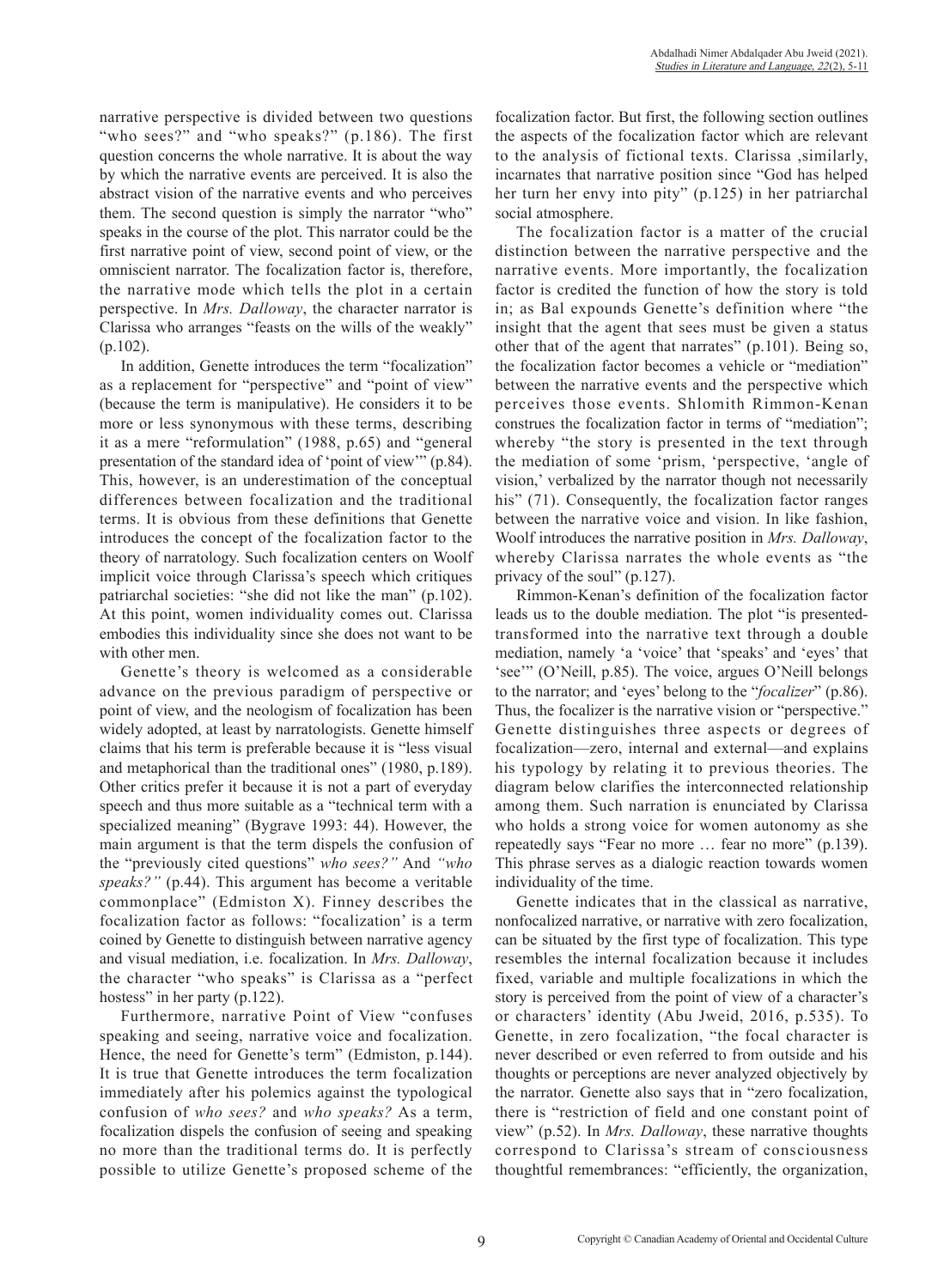the communal spirit of London" (p.151); and the "communal" spirit is the essence of women individuality "This late age of the world's experience had bred in them all, all men and women, a well of tears" (p.9). In this quote, tears symbolize the plight brought about patriarchal bias against women depicted in *Mrs. Dalloway*. Being a modern writer, Woolf tried her hands to experiment with her fictional voices that had been a great reaction to improve women's individuality status in society.

Woolf established the premise of dealing with feminist issues in new trends. As a result, she wrote some essays exposing the poor positions of women and how they can improve themselves in a masculine world (Hussey, p.76). The bulk of her essays discussed the possibility of elevating women's rights and freedom of expression. She could succeed to pose some notions that influenced the contemporary feminist writings. However, her fictional writings were more influential that her critical essays. This is due to three reasons (p.79).

First, the fictional writings had been the agent by which she could easily deliver to society i.e., society's people can read and understand the position of women through fictional because t is more interesting and magnificent than criticism (Leaska, p.92). Second, literature had been more common than criticism. People inherited literary heritage, not criticism. Thus, literature, especially fiction, was the contemporary cultural vogue to be perceived by collective intellectuals. Third, Woolf was writing during modernism. In fact, literary modernism focused on the fictional side of literature. Criticism, on the other hand, had been perceived but in less common commentaries than literature (p.92).

In this respect, modernism allowed literature wide freedom to reflect writer's ideologies and voices in the text (Lee, p.165). Being a modernism writer, Woolf conveyed her feminist ideas through literature. She gained great reputation as a fictional writer. Yet her essays were appreciated as critical scripts about her own vision about society and women individuality in that society. Being so, she put forth universal literary taste on women individuality. Some world imitated her critical style as an experimental writer.

# **CONCLUSION**

This essay has focused on the depiction of women individuality in Woolf *Mrs. Dalloway*. For this reason, Bakhtin's concept of dialogic voice has been used. Furthermore, Genette's concept of the focalization factor has been applied. The reason behind using these concepts lies in their importance to analyze the author's implicit voice projected in the fictional text. Consequently, the concept of the dialogic voice has been used to interpret Woolf' concern with women issues. As I have explained in the introduction, Woolf's earlier critical essays were a call for women improvement in society.

Furthermore, she could not find it easy to convey her feminist critical ideas through criticism. Accordingly, she tried to put her critical notions into practice. Therefore, her fictional writings were the proper vehicle of conveying those ideas. Hence, her implicit ideas have been analyzed as the dialogic voice. In the course of the analysis, the dialogic voice has been argued as the author's, or Woolf's, indirect voice addressing the conditions of women in modernism. This feminist trend did find a path for creating authentic voices for women.

Yet, Woolf managed to sustain her writing with dialogic voices in the context of modern world. She mingled feminist suppressed voices with a textual representational of female identity in *Mrs. Dalloway*. In so doing, she provided new articulation of feminist voices that were hindered during modernism. Moreover, Woolf could insert feminist notions which resist the male mainstream. Just so, she enacts new gender style for the sake of women equality that was not obtained yet. In *Mrs. Dalloway*, therefore, the protagonist (Clarissa) is the most suitable fictional device used by Woolf to interrogate women individuality through fiction.

Being the sole woman in the novel, Clarissa is depicted in isolation. This means that acts the whole events in detachment. Her interactions with other characters were relatively few. She did not make any interlocutory relationship with any character. She stays inactive for the most part of the plot. This has led to the essay concentration on the dialogic aspects of the novel. This dialogic peculiarity is Clarissa's speeches when she narrates the events in retrospect; and she narrates her present life at the same time. This dialogic aspect has been examined through the focalization factor. Clarissa's narrative point of view is the direct utterance of Woolf implicit voice in *Mrs. Dalloway*. Both Clarissa's direct voice and Woolf's implicit voice have been identified as the dialogic discourse of the novel. Thus, Woolf offers a critique of patriarchal society through this dialogism.

#### **REFERENCES**

Abel, E. (1989). *Virginia woolf and the fictions of psychoanalysis.* Chicago: Chicago University Press.

- Abu Jweid, A. (2016). The Fall of National Identity in Chinua Achebe's *Things Fall Apart*. *PERTANIKA, 23*(5), 529-540.
- Abu Jweid, A. (2020). Autobiographical peculiarities in James Joyce's *A Portrait of the Artist as a Young Man*. *Studies in Literature and Language, 21*(3), 2020b, 5-9.
- Abu Jweid, A. (2020). Aversion and desire: The disruption of monolithic ambivalence in Octavia Butler's *Kindred*. *Studies in Literature and Language, 21*(1), 2020a, 6-15.
- Abu Jweid, A. (2020). Fear Mechanism in Edgar Allan Poe's "The Tell-Tale Heart." *Studies in Literature and Language, 21*(2), (2020)c, 12-18.

Abu Jweid, A. (2020). Naguib Mahfouz's *Arabian Nights*